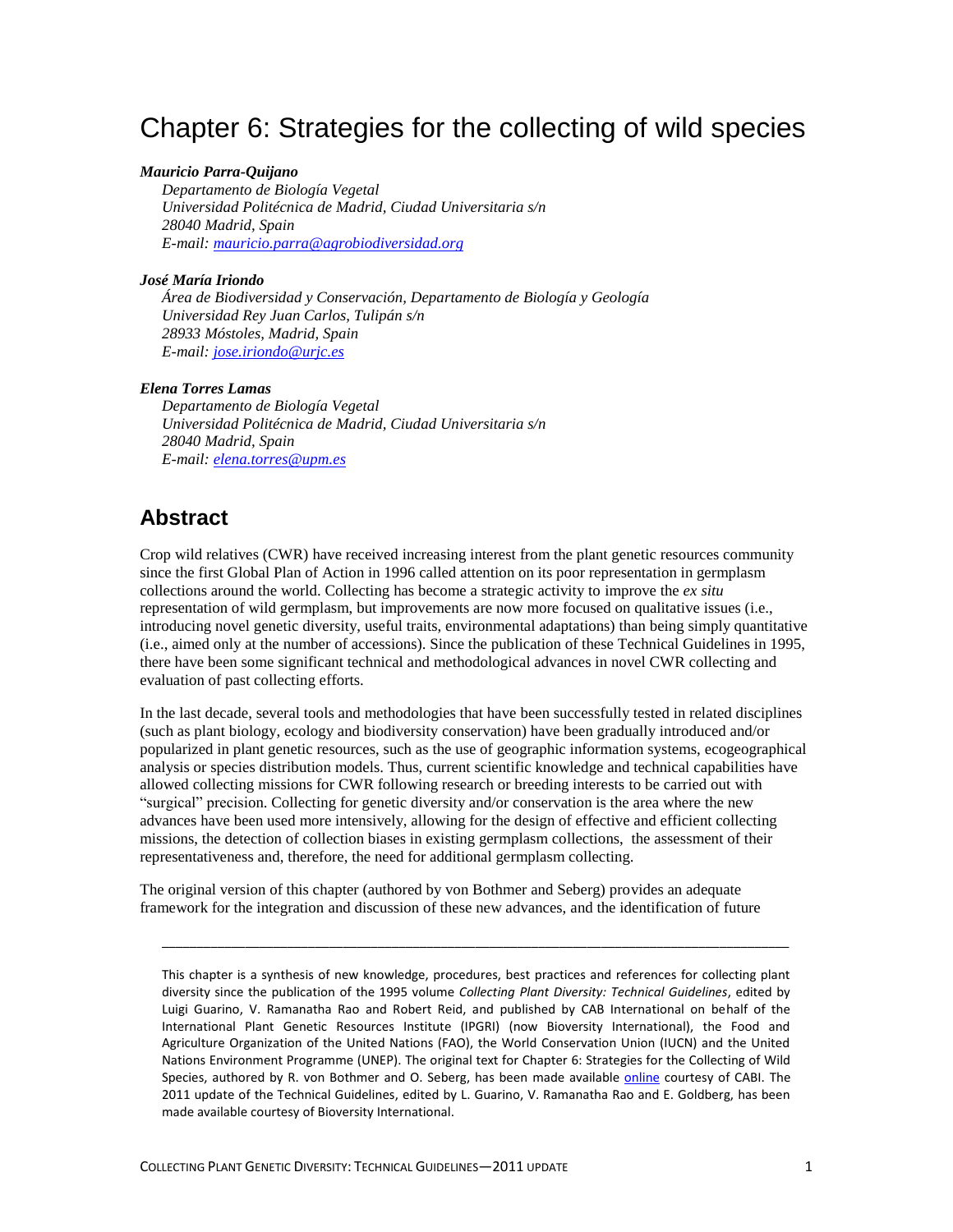challenges. This update presents the most significant contributions on CWR collecting that have taken place in the last 15 years. However, instead of keeping the focus on the tribe Triticeae of the Poaceae family as in the original chapter, it provides examples of a broad taxonomic range.

# **Introduction**

Wild plant species, in a broad sense, are a relatively modern target in the history of plant genetic resources for food and agriculture (PGRFA). However, for those interested in the conservation and use of agricultural biodiversity, only some of the wild species that are genetically related to domesticated or cultivated species deserve major attention. They are referred as crop wild relatives (CWR) and include progenitors and other species belonging to the primary, secondary and tertiary genepools of crop species (Maxted et al. 2008b).

CWR are a valuable source of traits for resistance to and tolerance of biotic and abiotic stresses – traits that contributed to increases in yield and quality of about USD\$350 million per year in the USA alone in the mid-1980s (Prescott-Allen and Prescott-Allen 1986). It can be assumed that this value has further increased in the last decades as we headed towards the current scenarios of global change. CWR became a matter of concern at a global scale when, at the end of the 1990s, the scientific community circulated several warnings about the risk of extinction of many CWR species and the consequent loss of useful genetic material. FAO's Global Plan of Action (1996) provided one of the most important calls for attention to the low representation of CWR in *ex situ* germplasm collections and the need to collect them. Consequently, many organizations interested in PGRFA conservation have focused their efforts on improving the representation of CWR species in genebanks.

As the Second Report on the State of the World's Plant Genetic Resources for Food and Agriculture (SoWPGR-2) notes, 240,000 new accessions were collected over the period 1996–2007, and approximately 40% of them were CWR (FAO 2010). This means that CWR were the predominant type of germplasm collected over the last 15 years. At the same time, SoWPGR-2 underlined the fact that most CWR germplasm was collected by crop genebanks as a matter of local or national interest. Some botanical gardens also operate seed banks and, therefore, collect seeds of wild plants (not only CWR), but there is no global data (on number of species and accessions) available about their conservation efforts. In addition, botanical gardens focus their attention mainly on threatened, rare or endemic wild plants (Bacchetta et al. 2008) and tend to represent species richness more than intraspecific genetic variation (Maunder et al. 2004).

Despite the increasing importance of CWR, information on CWR collecting is scarce and poorly represented in the scientific media. Scientific reports about collecting missions of plant genetic resources (PGR) are often undervalued and published just as "short communications" in most cases. Furthermore, most local/national initiatives involved in the collecting of CWR germplasm do not produce easily accessible outputs, and the results remain as grey literature or internal reports. As a result, CWR collecting expeditions are difficult to follow and quantify.

Fortunately, unlike the reports of collecting missions, some relevant collecting methodologies for PGR have been published in recent years, many of them focused on CWR. New, available methodologies are the result of previous joint developments, including recent advances in geographical information system (GIS) tools and data accessibility and sharing (through the internet). Progress in this area comes from individual and collaborative efforts involved in projects on CWR conservation (Heywood et al. 2007).

Most new advances on CWR collecting have considered representativeness as a main goal. In genetic terms, representativeness in *ex situ* conservation refers to the attempt to capture the genetic variability of the species to the greatest extent possible. However, until a complete view of the existing genetic variability across species is available, it is hardly possible to determine gaps in genetic representativeness (GR). The assessment of the genetic variability of all genebank samples of a particular species might be affordable but it would be difficult to achieve this for all the populations of the species. For this reason, most advances have focused on assessing ecogeographical representativeness (ER) as a surrogate of GR. Because there is a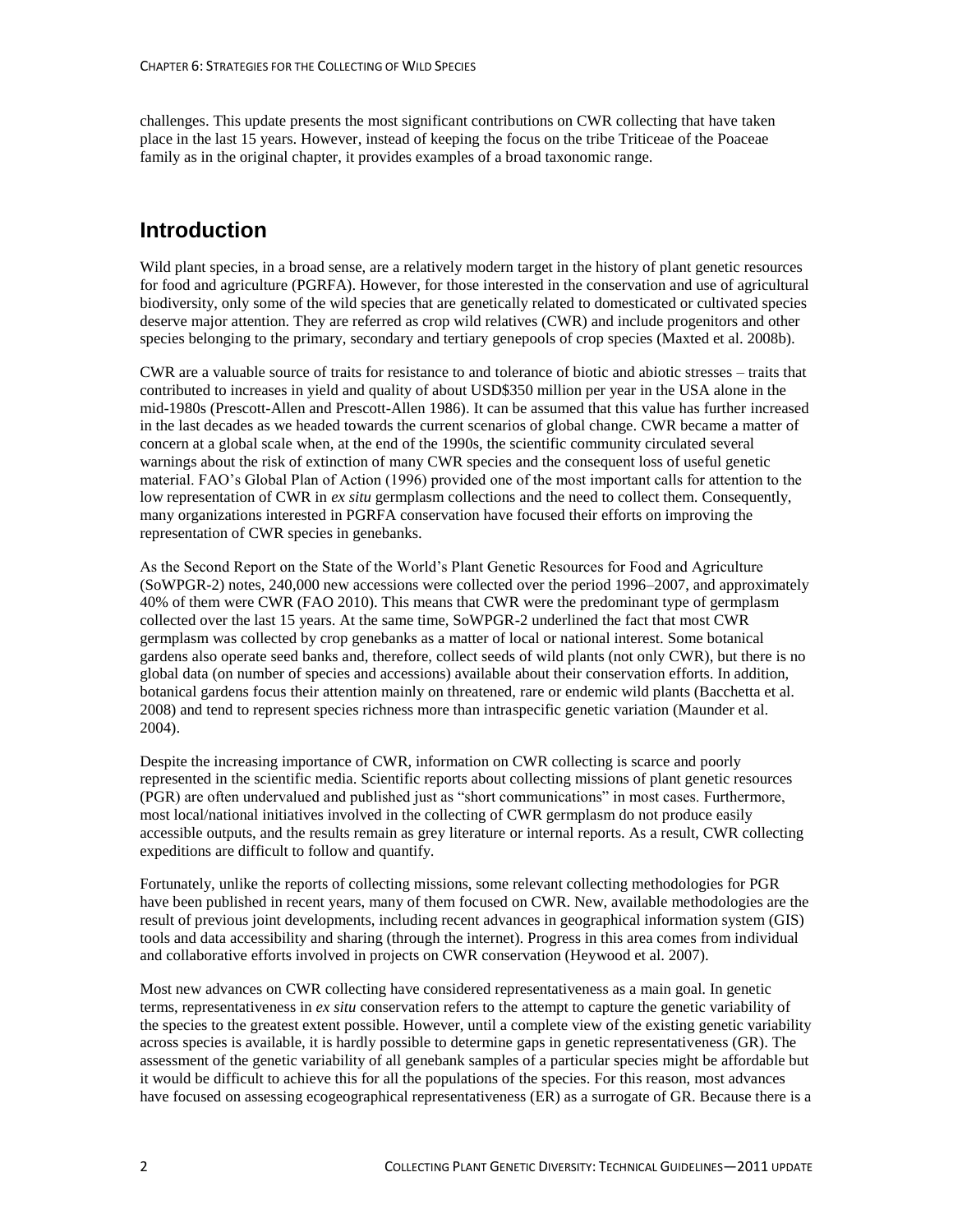link between genotype or phenotype and environmental conditions (because of the selective pressures and local adaptation processes that affect wild populations) the use of ecogeographical data as a surrogate of genetic data can be justified. These relationships have been addressed by several authors, such as Steiner (1999), and supported by a constant number of publications over time (see, for example, the review for *Triticum* wild relative species by Nevo [2011]). In addition to this, the advantages of using ER are linked to the low information requirements about the target species' populations. Georeferenced collecting sites are the baseline of any ecogeographical study in PGR, and geographic coordinates are the most appropriate data to define unequivocally any collecting site (Hijmans et al. 1999). When collecting is carried out following ER parameters, the principle is simple: sampling CWR of distinct ecogeographical areas should ensure sampling of representative intraspecific genetic variation (Greene and Hart 1999; Jones et al. 1997; Parra-Quijano et al. 2008; Steiner and Greene 1996).

Collecting CWR following representativeness criteria is obviously carried out within the framework of "collecting for genetic diversity study and conservation", as established in the original chapter in 1995. For other collecting alternatives (i.e., collecting for specific use in breeding programmes or for taxonomic/phylogenetic/biosystematics research), the most significant innovations also come from similar methodologies and tools (GIS, ecogeographical approach or species distribution models).

### **Current status**

In this section, the most remarkable advances in CWR collecting methods published in the last 15 years are briefly described, following the structure of the original 1995 chapter.

#### *Collecting for taxonomic, phylogenetic and biosystematics research*

There are few publications on expeditions for CWR collecting following these interests, although some remarkable examples can be cited, such as the continued efforts on collecting wild relatives of S*olanum tuberosum* by Spooner et al. (1992, 1994, 2000). These articles describe exploration criteria, routes, taxonomic and/or phylogenetic interests and collecting results in Ecuador, Bolivia and Mexico in detail.

On the other hand, van Treuren et al. (2011) nicely showed how to use passport data from PGR documentation systems and other sources to determine collection gaps in crop and wild leafy vegetable species based on the genepool structure of the target crop species.

Collecting for taxonomic research frequently demands drawing the distribution of known species and assessing species richness in the territory of study. In this sense, Hijmans and Spooner (2001) established the geographic distribution of about 199 wild potato species and determined the areas with the highest species richness. This work was supported by GIS tools. Similarly, Sawkins et al. (1999) analysed the case of some *Stylosanthes* species, where, in addition to using GIS tools, they introduced a predictive distribution model (based on Principal Component Analysis) to estimate the potential distributions of these taxa.

In other cases, the objective (besides mapping species distribution) has been to identify environmental adaptations and/or climatic ranges for sets of CWR species. Segura et al. (2003) linked the distributions of five *Passiflora* species to several temperature and rainfall variables through GIS tools and species distribution models. With this information about species adaptation, they planned *ex situ* and *in situ* conservation strategies. Similarly, Ferguson et al. (2005) used GIS tools, species distribution models and climatic variables to study the biogeography of 69 wild *Arachis* species. These kinds of studies are also helpful for meeting the objectives of the types of collecting interests that are presented next.

#### *Collecting for genetic diversity study and conservation*

"Capture of genetic diversity" commonly refers to between- and within-population sampling procedures within a species. Molecular methods for characterizing genetic diversity developed enormously since 1995, and techniques such as ISSRs, microsatellites or AFLPs, which were not mentioned in the 1995 version of this chapter, have been extensively applied (Spooner et al. 2005). Nevertheless, at this level, collecting strategies in wild species is still a matter of determining the size of the sample per site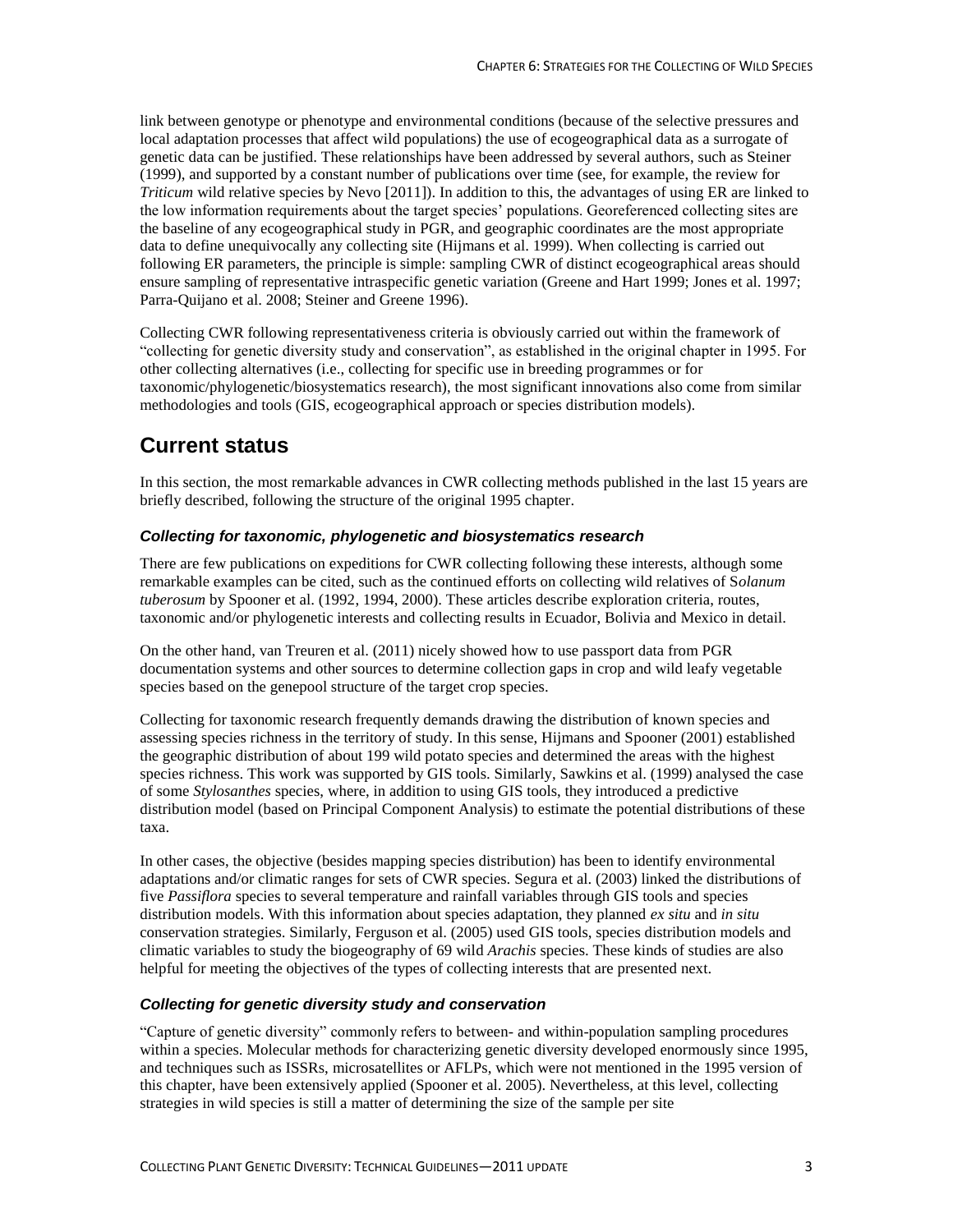(population/subpopulation) and the number of sites that need to be sampled to ensure appropriate allelic retention (Brown and Briggs 1991). Sampling theory on collecting PGR was extensively detailed by Brown and Marshall (1995) in chapter 5 of "Collecting Plant Genetic Diversity: Technical Guidelines", as well as by von Bothmer and Seberg in the 1995 version of this chapter. Since then, there have been few new developments. For instance, optimum sample size has been documented for some species, e.g., wild populations of *Phaseolus lunatus* (Zoro Bi et al. 1998) or *Zizania texana* (Richards et al. 2007), while other studies have explored different models to determine minimum sample size under specific conditions (e.g., ploidy level, matting system or multiple loci) (Sapra et al. 1998; Lockwood et al. 2007).

In spite of the extraordinary advances of molecular methods for characterizing genetic diversity, when it comes to planning the collection of seeds of target CWR for PGR conservation, the norm is that there are no previous genetic diversity data published on the target species or that published data are inadequate. Therefore, in most cases, it is not possible to rely on such data to design the sampling strategy. Even if the genetic diversity of the species has been previously studied, it should be noted that neutral genetic variation, as characterized using current widespread molecular techniques, does not necessarily correlate with adaptive genetic variation, which is the type of genetic variation that is of greatest interest for breeding purposes. In this regard, the studies performed by Storfer (1996), Pfrender et al. (2000) and Bekessy et al. (2003), among others, show that currently used molecular markers are not associated with genes of adaptive value and that the correlation between the indicators of diversity obtained in the two types of genes is usually low.

Concerning the use of ecogeographical data as a proxy for data on genetic diversity, in chapter 15 of the 1995 edition of "Collecting Plant Genetic Diversity: Technical Guidelines", Guarino (1995b) mentioned the potential of GIS tools in PGR collecting activities for the first time, and Greene et al. (1999a, 1999b) described the first case of the use of GIS tools in sampling intraspecific variation in CWR species of *Trifolium*, *Lotus* and *Medicago*. Afonin and Greene (1999) published a detailed description of the use of GIS in the design of CWR collecting. They focused their attention on the possible uses of GIS to (1) determine where to search through the use of predictive models, (2) determine where to search to collect germplasm adapted to abiotic stresses, (3) define a sampling framework and (4) assess the anthropogenic influence on target sampling areas.

Another important advance, also based on GIS techniques, was presented by Hijmans et al. (2000), concerning the identification of collecting biases in wild potato samples from Bolivia conserved in the world's six main wild potato genebanks. Four types of bias were described: species, species-area, hotspot and infrastructure bias. Knowledge about the type and magnitude of collecting biases is relevant information that should always be taken into account when improving the representativeness of any genebank and designing new collecting expeditions.

Gap analysis is a comparative method that can be used to improve biodiversity conservation (Maxted et al. 2008a) and, specifically, to improve the efficiency in CWR collecting activities. Recently, Ramírez-Villegas et al. (2010) described the use of gap analysis to prioritize geographic areas for collecting wild *Phaseolus* species. This methodology has been used to determine "potential" gaps in several CWR species (see [http://gisweb.ciat.cgiar.org/GapAnalysis\)](http://gisweb.ciat.cgiar.org/GapAnalysis/). While potential gaps come from comparisons between collecting sites of germplasm that is already conserved (genebank data) and species distribution models, a "classic" gap analysis compares genebank collecting sites with data on species occurrence from other sources, such as herbaria, botanical databases and other types of presence data (see Parra-Quijano et al. 2008). Another example of the use of species distribution models in collecting CWR can be found in the case of *Vasconcellea* in Venezuela (Rodríguez et al. 2005).

The basis of ER studies in CWR *ex situ* germplasm collections is described by Parra-Quijano et al. (2008). The ER studies use gap-analysis techniques and ecogeographical characterization data to determine which areas should be explored to find and collect populations that grow in underrepresented environments. Ecogeographical characterization of the collection sites (Steiner and Greene 1996) or the territory where the target taxon occurs (Parra-Quijano et al. 2011a) is essential to ER analysis in genebanks. Ecogeographical variables are the first element to be considered. There are currently hundreds of ecogeographical variables available (in GIS layer format) for most countries, but only some of them might have a significant influence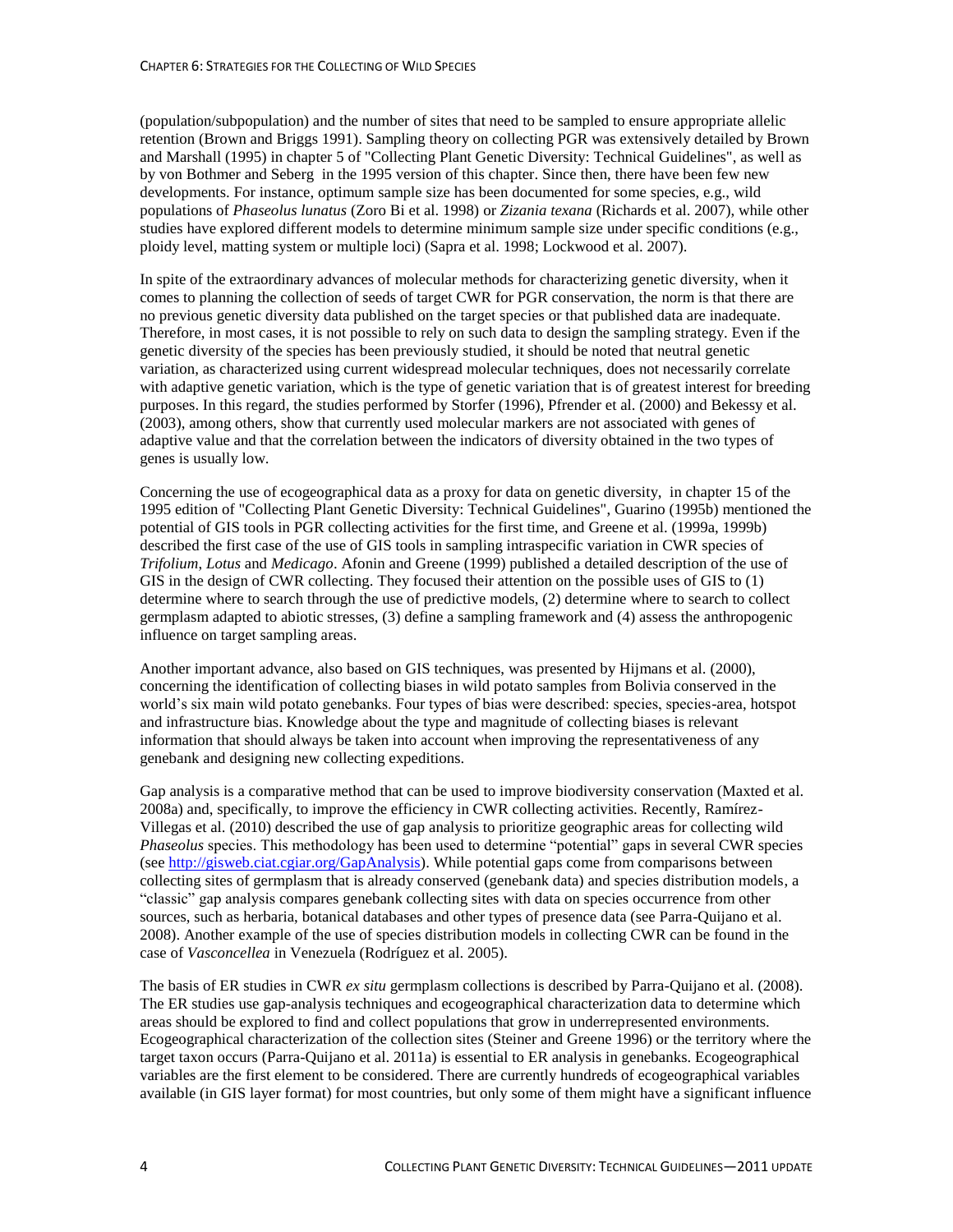on the abiotic adaptation of the target species. Thus, Bennett and Bullita (2003) determined the most influential ecogeographical variables in six species of *Trifolium* collected in Sardinia.

Based on these premises, an optimized PGR collecting method has been described by Parra-Quijano et al. (2011b). This method was developed and validated in six *Lupinus* species (five CWR and one cultivated) in Spain. Optimized collection attempts to make collecting activities and field exploration as efficient as possible, combining spatial and ecogeographical gap analysis, species distribution models and GIS tools. Thus, optimized collecting designs will guide explorers in finding and collecting populations in underrepresented environments (from spatial and ecogeographical points of view). At this point, two possible cases of optimized collections that follow representativeness criteria can be identified: (1) collecting a CWR species that is already represented in the genebank and (2) collecting a new species that has no previous accessions in the genebank. The *Lupinus* example mentioned above belongs to the first case, since the objective there was to improve the ER of the Spanish *Lupinus* collection held by the Plant Genetic Resources Centre of the National Institute of Agriculture and Food Research (CRF-INIA). Based on similar ER principles, Ghamkhar et al. (2007) determined ecogeographical regions and subregions within the Mediterranean and Irano-Turanian ecoregions related to *Trifolium spumosum* adaptations and then identified areas to explore to fill gaps in the collection of the Australian Trifolium Genetic Resources Centre (ATGRC).

Some CWR species may stand out because of their rarity or threat degree, and seed collecting may be called for as part of the effort to conserve the species. This is the case of *Capsicum flexuosum*, a rare and endangered species that has low representation in *Capsicum* genebanks. In this context, Jarvis et al. (2005) developed a successful collecting strategy for sampling *C. flexuosum* in some areas of Paraguay, based on GIS and species distribution models.

#### *Collecting for immediate use in a breeding programme*

Reports for this type of collecting are scarce and difficult to find. This is in part due to the fact that breeding programmes are often conducted by private companies, which are zealous about not disclosing their activities and sources of germplasm. However, it is important to note that collecting expeditions that try to capture genetic diversity are frequently biased towards breeders' interests since the ultimate goal of PGR conservation is the utilization of its resources.

The most novel strategy for collecting CWR for immediate use in a breeding programme is emerging from an extension of the focused identification germplasm strategy (FIGS) that originated as a way of selecting subsets of germplasm from genetic resource collections in such a way as to maximize the likelihood of capturing a specific trait at a higher frequency than if the subset were selected at random. This approach was initially presented as a core collection sampling strategy (Mackay 1986, 1990), but later, it was further developed (Mackay and Street 2004) to meet the needs of a plant breeder approaching a genebank for sources of genetic diversity for crop breeding programmes aimed at a specific trait. If we look at CWR populations in their natural habitats, the FIGS approach can be used to select the populations where seeds should be collected in order to maximize the likelihood of capturing the desired trait. In essence, this method can guide field explorations to populations exposed to specific environmental stresses of interest to breeders. This methodology is currently being tested in the context of the PGR Secure project [\(www.pgrsecure.org\)](http://www.pgrsecure.org/).

# **Future challenges/needs/gaps**

Future predictable advances and their consequences in regard to CWR collecting activities can be listed as follows:

1. Presence data on CWR species will become more abundant, detailed and easily available, particularly data from hotspot areas and centres of crop origins and diversity. They will be useful for performing more accurate CWR gap analyses and for implementing optimized collecting activities more efficiently.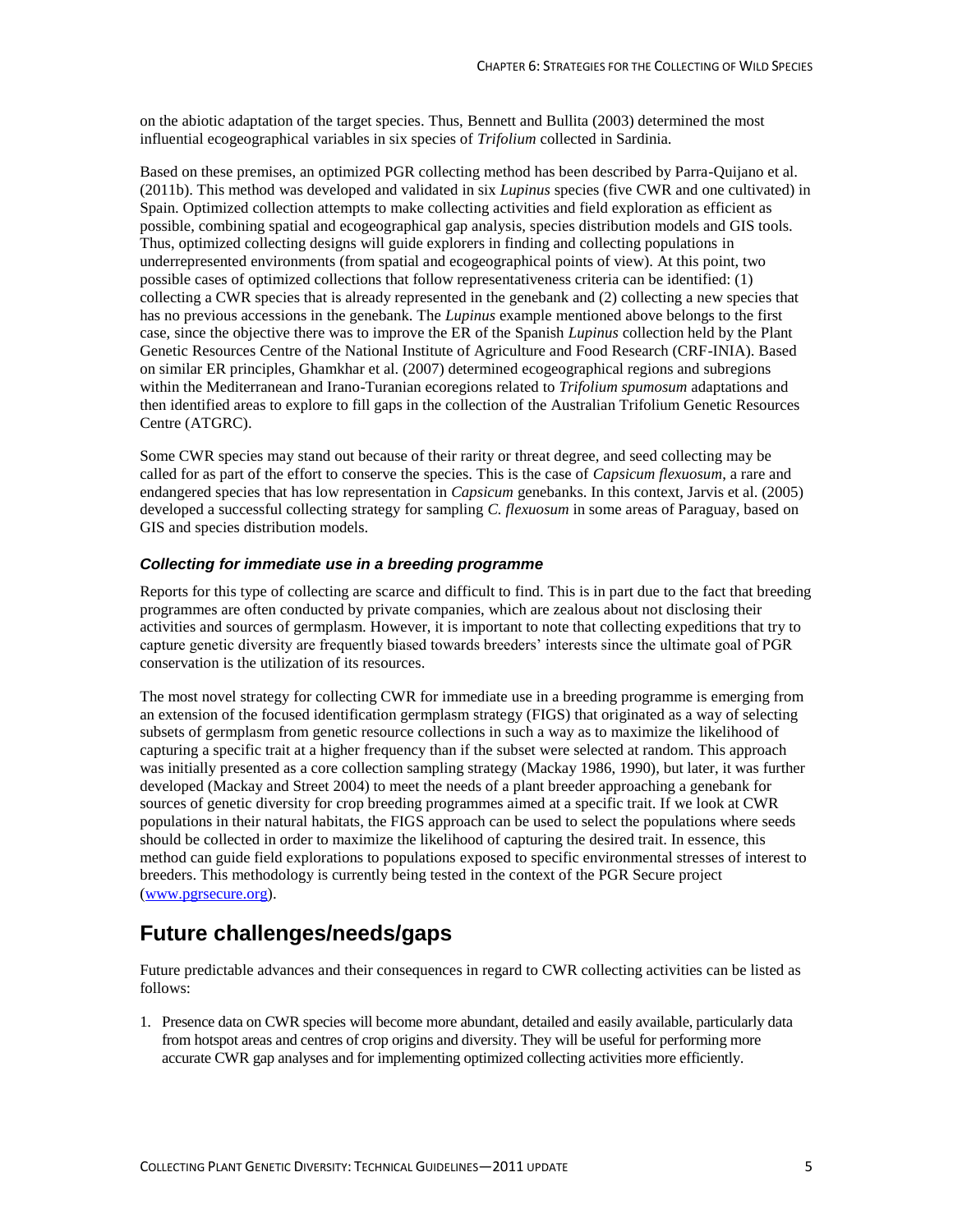- 2. Ecogeographical data in GIS layer format will improve in quality and resolution, and will be more easily available. This will allow ecogeographical representativeness studies to be performed – even at the withinpopulation level – in the coming years.
- 3. Optimized methods of spatial interpolation of genetic diversity data will allow this information to be used as conventional GIS layers and will help improve the collection of genetic diversity in the field.
- 4. The development and popularization of non-neutral genetic markers linked to adaptive traits will enable a direct measure of the type of genetic variation that is sought for conservation in genebanks and use in breeding programmes. This will allow a much better assessment of the genetic diversity already stored in genebanks and will facilitate the design of more-efficient seed collecting strategies. It will also help calibrate the link with ecogeographical variables.

# **Conclusion**

A significant change since the Technical Guidelines were published in 1995 is that CWR species conservation is now one of the highest priorities in plant genetic resources. Fifteen years ago, CWR was barely a rising topic. Several reasons for this huge change can be argued: the need for novel genes, the need of crop adaptation to extreme conditions, the breakdown of barriers to introgression, the increasing pressure on wild species populations brought about by global changes, and a growing awareness of the false sense of getting the job done with cultivated species. Although the effective conservation of CWR is the goal, lessons from cultivated plants have led to a focus on how to collect the most representative and useful germplasm of wild species.

Wild plant species are a target shared with other disciplines, such as biological conservation or plant ecology, so some of their tested tools have been gradually transferred to make possible the development of efficient methodologies for collecting CWR. As a result, a new range of methodological approaches based on ecogeographical data and plant adaptation is now available. GIS tools have provided a solid vehicle for facilitating the implementation and popularization of these methodologies. Their potential role in collecting plant genetic resources was highlighted by Guarino (1995a) in chapter 16 of these Technical Guidelines. Although genotypic and phenotypic approaches have also undergone significant changes (i.e., development of genomics, proteomics, new molecular markers, etc.), their effects have not been highly influential in the development of new strategies for collecting wild species.

### **References**

- Afonin A, Greene SL. 1999. Germplasm collecting using modern geographic information technologies: directions explored by the N.I. Vavilov Institute of Plant Industry. In: Greene SL, Guarino L, editors. Linking Genetic Resources and Geography: Emerging Strategies for Conserving and Using Crop Biodiversity. CSSA Special Publication 27. American Society of Agronomy, Madison, Wisconsin. pp.75–85.
- Bacchetta G, Bueno A, Fenu G, Jiménez-Alfaro B, Mattana E, Piotto B, Virevaire M. 2008. Conservación *Ex Situ* De Plantas Silvestres. Gobierno del Principado de Asturias, Obra Social La Caixa, Oviedo, Spain.
- Bekessy SA, Ennos RA, Burgman MA, Newton AC, Ades PK. 2003. Neutral DNA markers fail to detect genetic divergence in an ecologically important trait. Biological Conservation 110(2):267–275.
- Bennett SJ, Bullitta S. 2003. Ecogeographical analysis of the distribution of six *Trifolium* species in Sardinia. Biodiversity and Conservation 12(7):1455–1466.
- Brown AHD, Briggs JD. 1991. Sampling strategies for genetic variation in *ex situ* collections of endangered plant species. In: Falk DA, Holsinger KE, editors. Genetics and Conservation of Rare Plants. Oxford University Press, New York. pp.99–119.
- Brown AHD, Marshall DR. 1995. A basic sampling strategy: theory and practice. In: Guarino L, Ramanatha Rao V, Reid R, editors. Collecting Plant Genetic Diversity: Technical Guidelines. CAB International, Wallingford, UK. pp.75–91.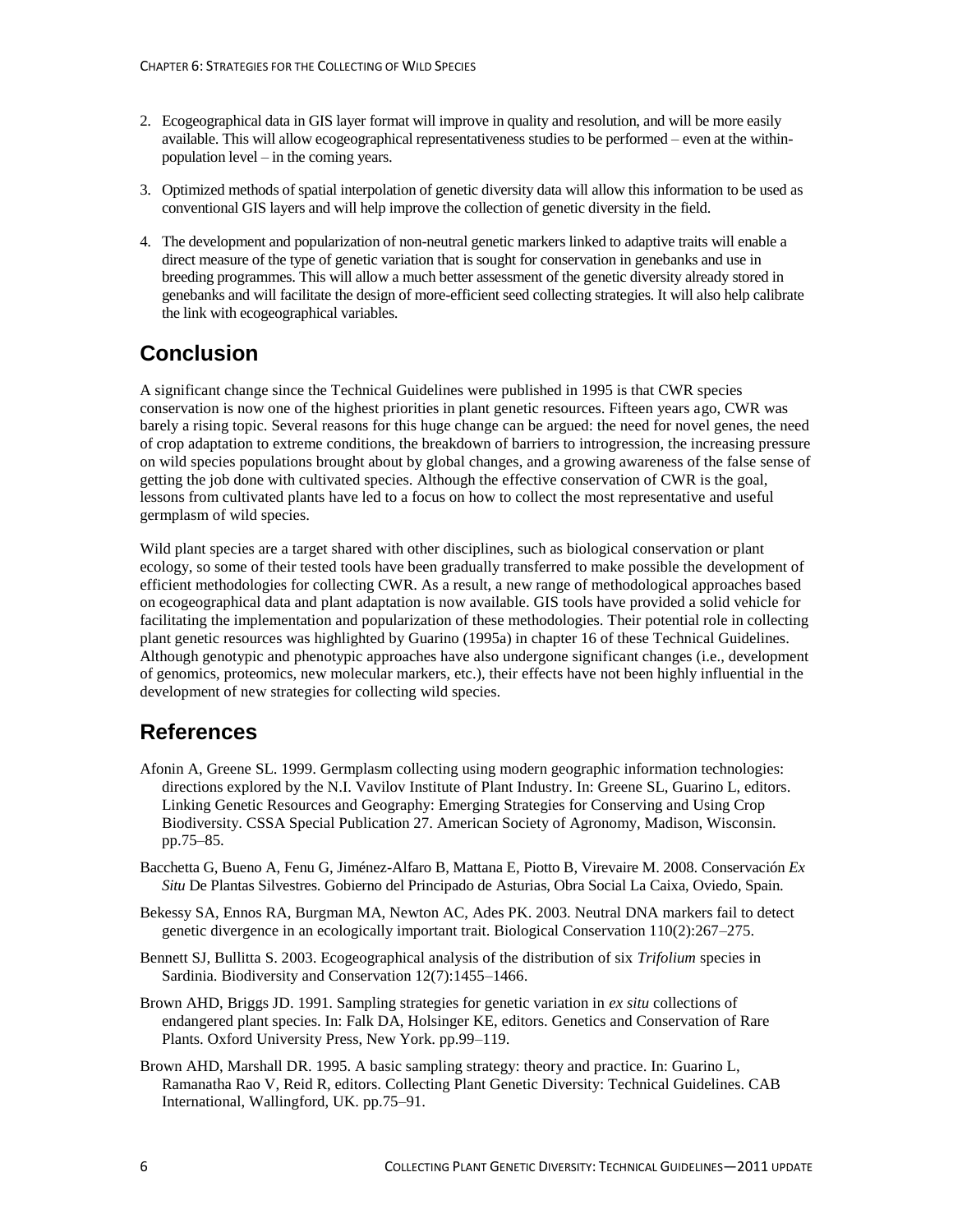- FAO. 1996. Global Plan of Action for the Conservation and Sustainable Utilization of Plant Genetic Resources for Food and Agriculture and the Leipzig Declaration. Food and Agriculture Organization of the United Nations, Rome. Available online (accessed 28 October 2011): [http://typo3.fao.org/fileadmin/templates/agphome/documents/PGR/GPA/gpaeng.pdf.](http://typo3.fao.org/fileadmin/templates/agphome/documents/PGR/GPA/gpaeng.pdf)
- FAO. 2010. The Second Report on the State of the World's Plant Genetic Resources for Food and Agriculture. Food and Agriculture Organization of the United Nations, Rome. Available online (accessed 28 October 2011)[: www.fao.org/agriculture/crops/core-themes/theme/seeds-pgr/sow/sow2/en.](http://www.fao.org/agriculture/crops/core-themes/theme/seeds-pgr/sow/sow2/en/)
- Ferguson ME, Jarvis A, Stalker HT, Williams DE, Guarino L, Valls JFM, Pittman RN, Simpson CE, Bramel PJ. 2005. Biogeography of wild *Arachis* (Leguminosae): distribution and environmental characterisation. Biodiversity and Conservation 14(7):1777–1798.
- Ghamkhar K, Snowball R, Bennett SJ. 2007. Ecogeographical studies identify diversity and potential gaps in the largest germplasm collection of bladder clover (*Trifolium spumosum* L.). Australian Journal of Agricultural Research 58(7):728–738.
- Greene SL, Hart TC. 1999. Implementing a geographic analysis in germplasm conservation. In: Greene SL, Guarino L, editors. Linking Genetic Resources and Geography: Emerging Strategies for Conserving and Using Crop Biodiversity. CSSA Special Publication 27. American Society of Agronomy, Madison, Wisconsin. pp.25–38.
- Greene SL, Hart TC, Afonin A. 1999a. Using geographic information to acquire wild crop germplasm for *ex situ* collections: I. map development and field use. Crop Science 39(3):836–842.
- Greene SL, Hart TC, Afonin A. 1999b. Using geographic information to acquire wild crop germplasm for *ex situ* collections: II. post-collection analysis. Crop Science 39(3):843–849.
- Guarino L. 1995a. Geographic information systems and remote sensing for plant germplasm collectors. In: Guarino L, Ramanatha Rao V, Reid R, editors. Collecting Plant Genetic Diversity Technical Guidelines. CAB International, Wallingford, UK. pp.315–327.
- Guarino L. 1995b. Mapping the ecogeographic distribution of biodiversity. In: Guarino L, Ramanatha Rao V, Reid R, editors. Collecting Plant Genetic Diversity Technical Guidelines. CAB International, Wallingford, UK. pp.287–327.
- Heywood V, Casas A, Ford-Lloyd BV, Kell S, Maxted N. 2007. Conservation and sustainable use of crop wild relatives. Agriculture, Ecosystems & Environment 121(3):245–255.
- Hijmans RJ, Spooner DM. 2001. Geographic distribution of wild potato species. American Journal of Botany 88(11):2101–2112.
- Hijmans RJ, Schreuder M, De la Cruz J, Guarino L. 1999. Using GIS to check co-ordinates of genebank accessions. Genetics Resources and Crop Evolution 46(3):291–296.
- Hijmans RJ, Garrett KA, Huamán Z, Zhang DP, Schreuder M, Bonierbale M. 2000. Assessing the geographic representativeness of genebank collections: the case of Bolivian wild potatoes. Conservation Biology 14(6):1755–1765.
- Jarvis A, Williams K, Williams D, Guarino L, Caballero PJ, Mottram G. 2005. Use of GIS for optimizing a collecting mission for a rare wild pepper (*Capsicum flexuosum* Sendtn.) in Paraguay. Genetics Resources and Crop Evolution 52(6):671–682.
- Jones PG, Beebe SE, Tohme J, Galwey NW. 1997. The use of geographical information systems in biodiversity exploration and conservation. Biodiversity and Conservation 6(7):947–958.
- Lockwood DR, Richards CM, Volk GM. 2007. Probabilistic models for collecting genetic diversity: comparisons, caveats, and limitations. Crop Science 47(2):861–868.
- Mackay MC. 1986. Utilizing wheat genetic resources in Australia. In: McLean R, editor. Proceedings of the 5th Assembly, Wheat Breeding Society of Australia. Western Australian Department of Agriculture, Perth, Australia. pp.56–61.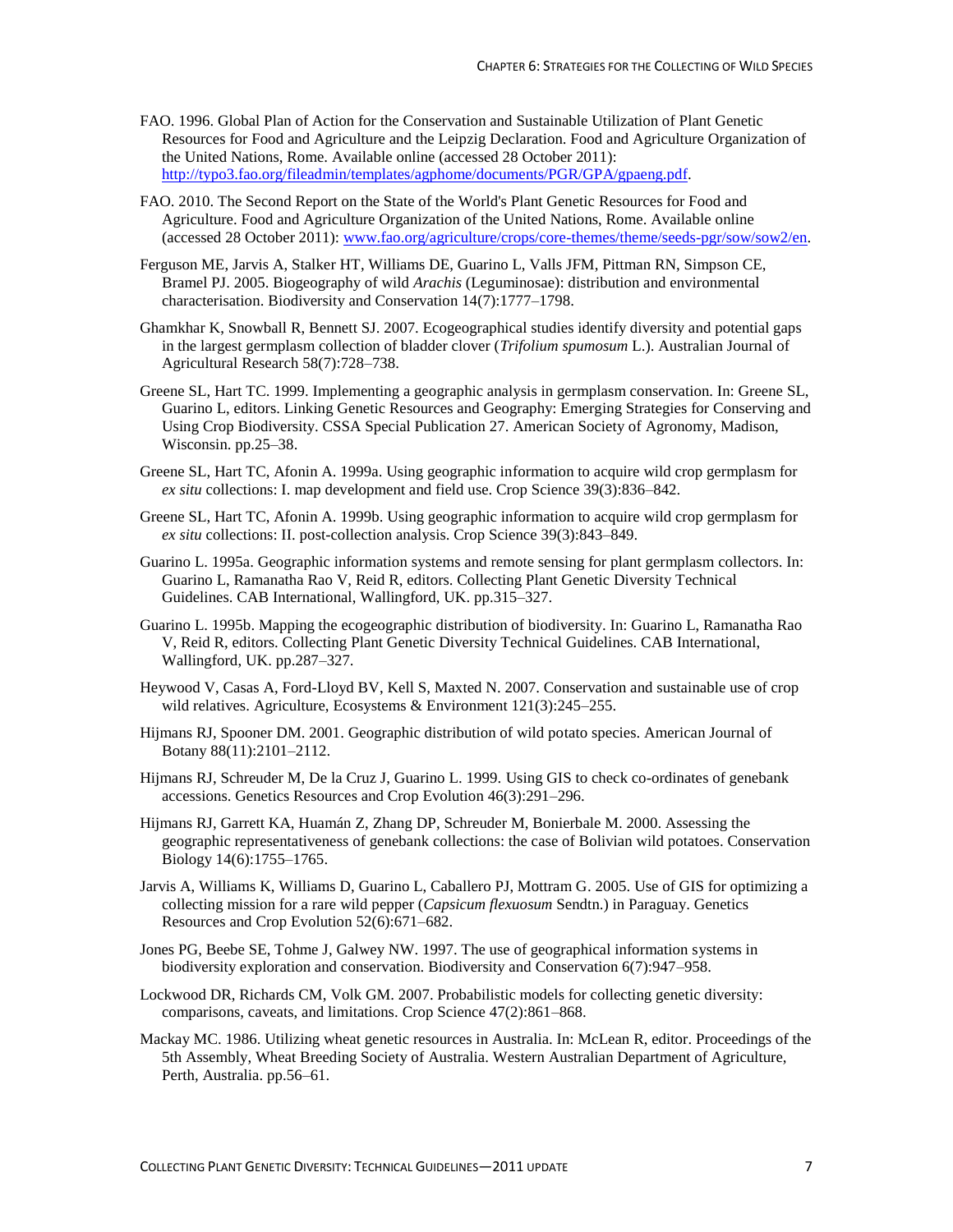- Mackay MC. 1990. Strategic planning for effective evaluation of plant germplasm. In: Srivastava JP, Damania AB, editors. Wheat Genetic Resources: Meeting Diverse Needs. John Wiley & Sons, Chichester, UK. pp.21–25.
- Mackay MC, Street K. 2004. Focused identification of germplasm strategy FIGS. In: Black CK, Panozzo JF, Rebetzke GJ, editors. Proceedings of the 54th Australian Cereal Chemistry Conference and the 11th Wheat Breeders' Assembly. Royal Australian Chemical Institute, Melbourne. pp.138–141.
- Maunder M, Havens K, Guerrant EO Jr, Falk DA. 2004. *Ex situ* methods: a vital but underused set of conservation resources. In: Guerrant Jr. EO, Havens K, Maunder M, editors. Ex situ Plant Conservation. Supporting Species Survival in the Wild. Island Press, Washington, USA. pp. 3–20.
- Maxted N, Dulloo E, Ford-Lloyd BV, Iriondo JM, Jarvis A. 2008a. Gap analysis: a tool for complementary genetic conservation assessment. Diversity and Distributions 14(6):1018–1030.
- Maxted N, Kell SP, Ford-Lloyd BV. 2008b. Crop wild relative conservation and use: establishing the context. In: Maxted N, Ford-Lloyd BV, Kell SP, Iriondo JM, Dulloo E, Turok J, editors. Crop Wild Relative Conservation and Use. CAB International, Wallingford, UK. pp.3–30.
- Nevo E. 2011. *Triticum*. In: Kole C, editor. Wild Crop Relatives: Genomic and Breeding Resources. Cereals. Springer-Verlag, Heidelberg, Germany. pp.407–456.
- Parra-Quijano M, Draper D, Torres E, Iriondo JM. 2008. Ecogeographical representativeness in crop wild relative *ex situ* collections. In: Maxted N, Ford-Lloyd BV, Kell SP, Iriondo JM, Dulloo ME, Turok J, editors. Crop Wild Relative Conservation and Use. CAB International, Wallingford, UK. pp.249–273.
- Parra-Quijano M, Iriondo JM, Torres E. 2011a. Ecogeographical land characterization maps as a tool for assessing plant adaptation and their implications in agrobiodiversity studies. Genetic Resources and Crop Evolution DOI 10.1007/s10722-011-9676-7.
- Parra-Quijano M, Iriondo JM, Torres E. 2011b. Improving representativeness of genebank collections through species distribution models, gap analysis and ecogeographical maps. Biodiversity and Conservation DOI 10.1007/s10531-011-0167-0.
- Pfrender ME, Spitze K, Hicks J, Morgan K, Latta L, Lynch M. 2000. Lack of concordance between genetic diversity estimates at the molecular and quantitative-trait levels. Conservation Genetics 1(3):263–269.
- Prescott-Allen R, Prescott-Allen C. 1986. The First Resource: Wild Species in the North American Economy. Yale University Press, New Haven, Connecticut.
- Ramírez-Villegas J, Khoury C, Jarvis A, Debouck DG, Guarino L. 2010. A gap analysis methodology for collecting crop genepools: a case study with *Phaseolus* beans. PLoS ONE 5(10):e13497. Available online (accessed 28 October 2011): http:/[/www.plosone.org/article/info%3Adoi%2F10.1371%2Fjournal.pone.0013497.](http://www.plosone.org/article/info%3Adoi%2F10.1371%2Fjournal.pone.0013497)
- Richards CM, Antolin MF, Reilley A, Poole J, Walters C. 2007. Capturing genetic diversity of wild populations for *ex situ* conservation: Texas wild rice (*Zizania texana*) as a model. Genetic Resources and Crop Evolution 54(4):837–848.
- Rodríguez D, Marín C, Quecan H, Ortiz R. 2005. Áreas potenciales para colectas del género *Vasconcellea* Badillo en Venezuela. Bioagro 17(1):3–10.
- Sapra RL, Narain P, Chauhan SVS. 1998. A general model for sample size determination for collecting germplasm. Journal of Biosciences 23(5):647–652.
- Sawkins MC, Maxted N, Jones PG, Smith R, Guarino L. 1999. Predicting species distributions using environmental data: case studies using *Stylosanthes* Sw. In: Greene SL, Guarino L, editors. Linking Genetic Resources and Geography: Emerging Strategies for Conserving and Using Crop Biodiversity. CSSA Special Publication 27. American Society of Agronomy, Madison, Wisconsin. pp.87–99.
- Segura S, Coppens d'Eeckenbrugge G, López L, Grum M, Guarino L. 2003. Mapping the potential distribution of five species of *Passiflora* in Andean countries. Genetic Resources and Crop Evolution 50(6):555–566.